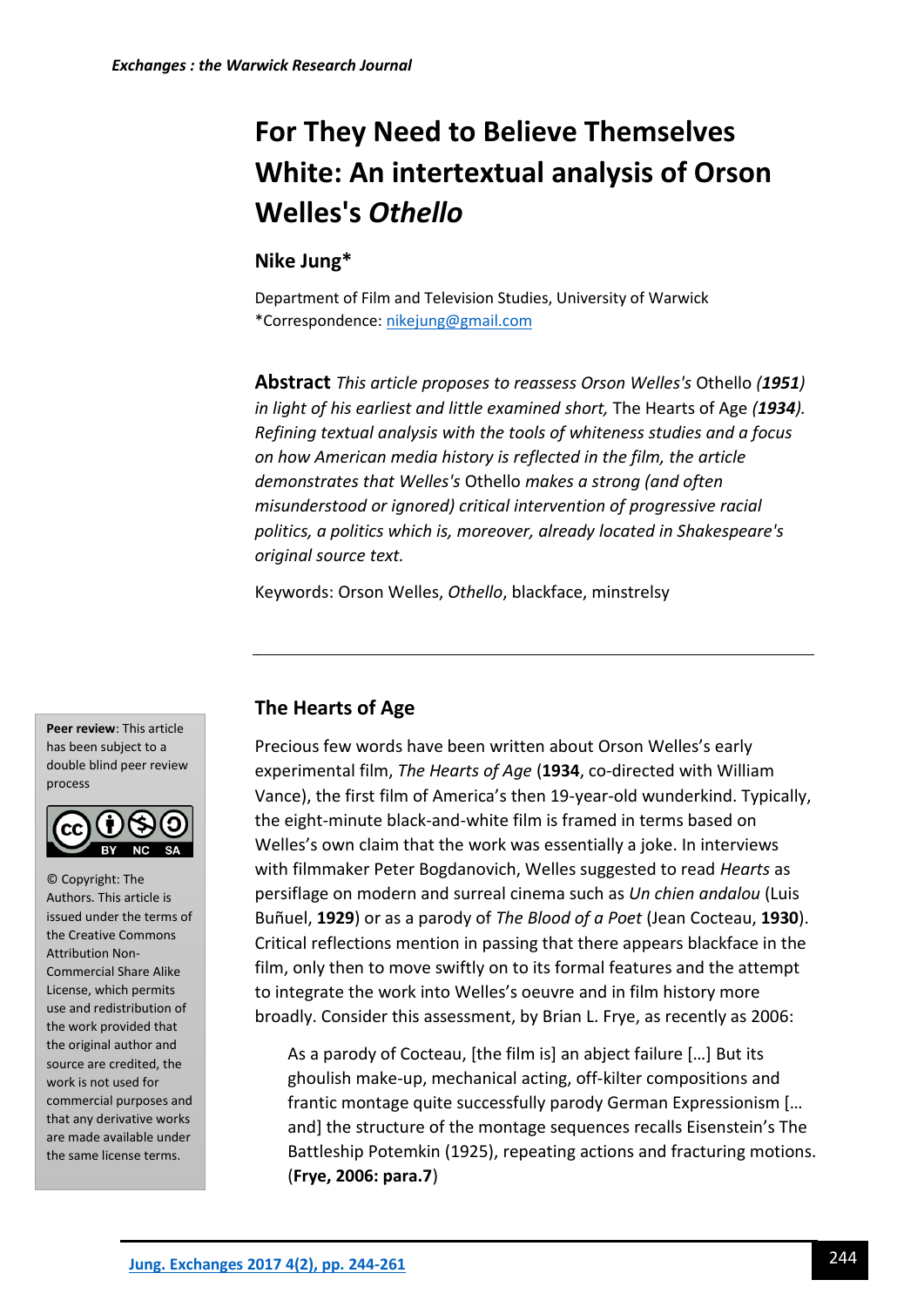In terms of narrative content, the film is read as a universal or personal 'parable of mortality' (**Frye, 2006: para. 9**):

The little film tells in a strange, surreal way of Death (played by Welles in grotesque old-age makeup as a kind of grinning joker) and how he comes to beckon the old lady ... to her grave. (Bogdanovich in **Posner, 2001, p. 141**)

However, Welles gave his historical parable a specifically US American twang. Where Welles scholar Joseph McBride suggests that the film presents 'a mélange of styles, the conglomeration of postures both congenial and unassimilated, a vigorous, unguarded, personal approach to even the most second-hand of ideas and motifs' (qtd in **Frye, 2006: para. 6**; my emphasis). *Hearts* in fact presents a culturally specific vision of death. It is remarkable that these evaluations ignore how the presence of blackface in the film provides a targeted reference to US-American media history, and that its appearance in *Hearts*, alongside the motif of lynching and symbols of a deadly whiteness, gives a racial subtext to the theme of death.

What happens in this little black-and-white film is the following:

a man in black-face [pulls] the bell rope, with the old lady on the roof above him […] We see a hand spinning a globe in close-up and then a striking shot […] a gray tombstone, dizzily tilted, with a shadow hand creeping up it and beckoning with a long finger [… this white] character is […] making a choking gesture with his cane for the man in black-face. (**McBride, 1976: 100-01**; my emphasis)

What is omitted in analyses such as this one is the fact that this creeping shadow turned white, because the shot is in negative, and that this whiteness is connoted with the symbols of lynching, from the choking gesture onwards: 'From the smiling Death, Welles cuts to a skull, to a yanking rope, to a pair of feet hanging in mid-air, and to the head of the black-faced bellringer.' (**Gottesman, 1976: 102**) After the white man, interpreted as Death, makes a choking gesture to the person in blackface, there is a sequence which intersperses the shouting faces of this figure and the (white) old lady with the person in blackface, ending in an image of a skull and the blackfaced character dangling from the rope. Then there is a shot of a skull in negative, so that the skull is black.

Moreover, hints at a sexualised relation between the blackface figure and the old lady presage the theme of miscegenation – a word to describe the 'mixing of races': as the figure in blackface is yanking the rope, the old lady is 'riding' the bell in a lascivious movement, as a string of men, looped in the editing, appear to beckon or proposition her.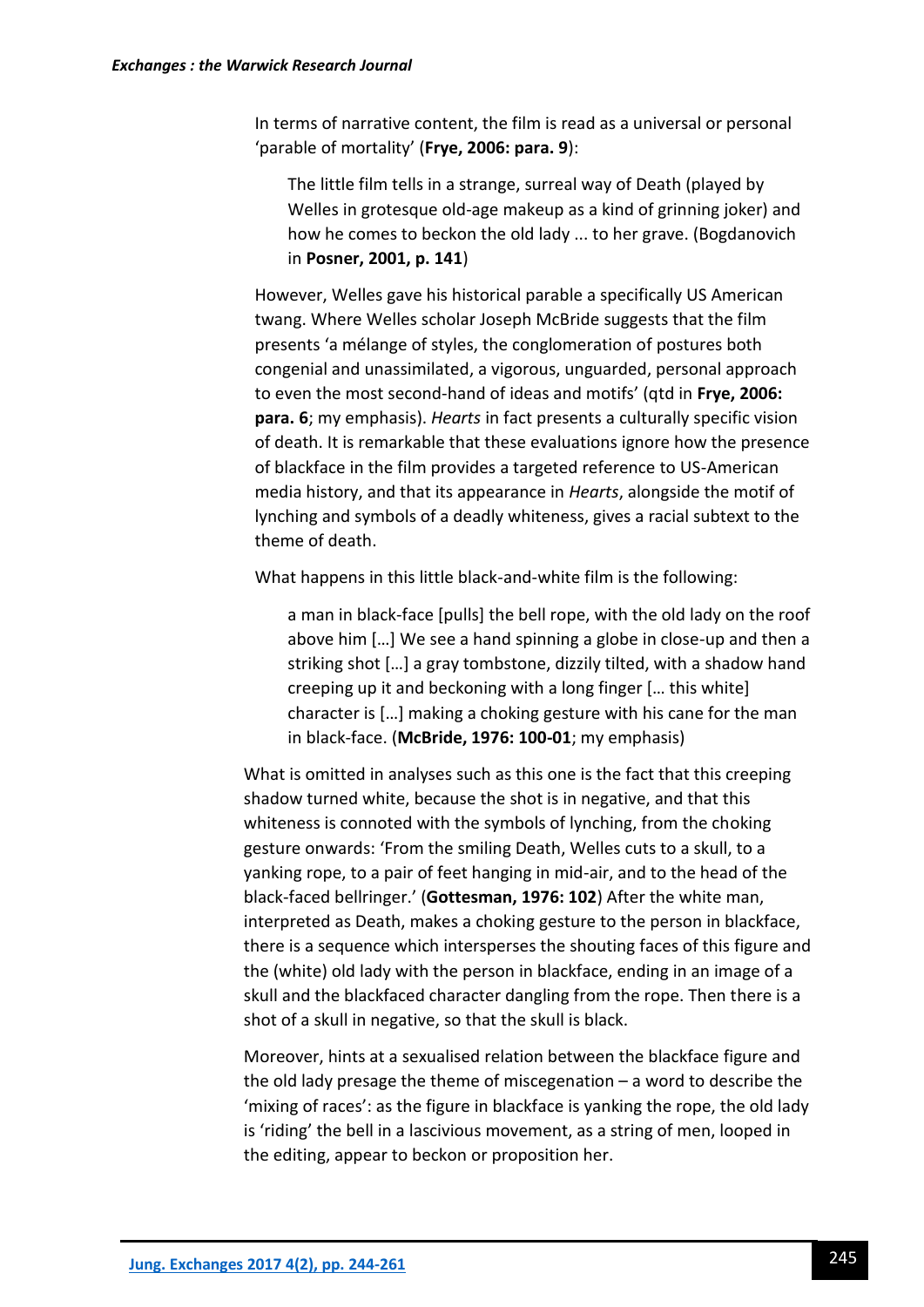In the following, I suggest that *Hearts* should be reconsidered as a very specifically placed allegory which should be contextualised and read within US race relations. This intertextual reading of the use of racial themes in *Hearts* will illuminate the understanding of Welles's use of blackface and whiteness in his later, controversially interpreted *Othello* (Welles, **1951**). Offering important thematic precursors, *Hearts* will take its place, alongside Welles's seminal *Citizen Kane* (**1941**) in my intertextual analysis, which seeks to demonstrate how Welles highlighted critical themes already present in Shakespeare's source text, translating them into cinematic means that critically intervene in contemporary politics.

Such an analysis is supported by biographical information on the director. Robert Stam characterised Welles as a 'premature anti-racist' (**1995: 236**), enumerating examples of Welles's unusually intensive engagement in these matters; and Bill Simon documents Welles's 'imprint' during a politically progressive time, as well as his 'theatrical heteroglossia' (**1989: 9**), demonstrating a vast knowledge of both European and American art, of high and popular culture, which enabled him to move effortlessly between styles and make use of techniques such as blackface purposefully. Such factors predestined Welles to create a version of Othello which highlights not only critical notions already present in the original, but also establishes a link to current politics via US media history.

### **Colour Politics: Blackface**

The *blackface* used in *Hearts* and *Othello* points to its origin in so-called *minstrel shows*. Alongside vaudeville and amusement parks such as Coney Island, *minstrelsy* was one of the most popular forms of entertainment in America of the nineteenth century, demonstrating how the development of American media history is closely interrelated with its racial past.<sup>i</sup> In *minstrel shows*, the actors' faces were painted with charcoal, their mouths exaggerated in clownish red, and their performances melodramatically exalted (one origin of the later silent film acting style). Possibly the first genuinely American media format, the shows featured stereotypes of African-Americans, such as the eye-rolling 'plantage blackie' and the lazy urban dandy. Where the 'happy-go-lucky darky' loves watermelons, fried chicken, and dancing, the dandified 'coon' attempts, in vain, to pass as white. Both types demonstrate 'aberrant' sexual behaviour, an uncivilised drive that needs to be controlled. In *minstrelsy*, fear of a 'nigger rebellion' and loss of racial(/sexual) privilege is evoked and symbolically neutralised, affirming the superiority and identity of *white supremacy.* Minstrel shows are considered as one of the cultural mechanisms of the 'melting pot' construct, which allowed European immigrants to 'become' Americans: to shift the boundary away from the European distinctions between ethnic or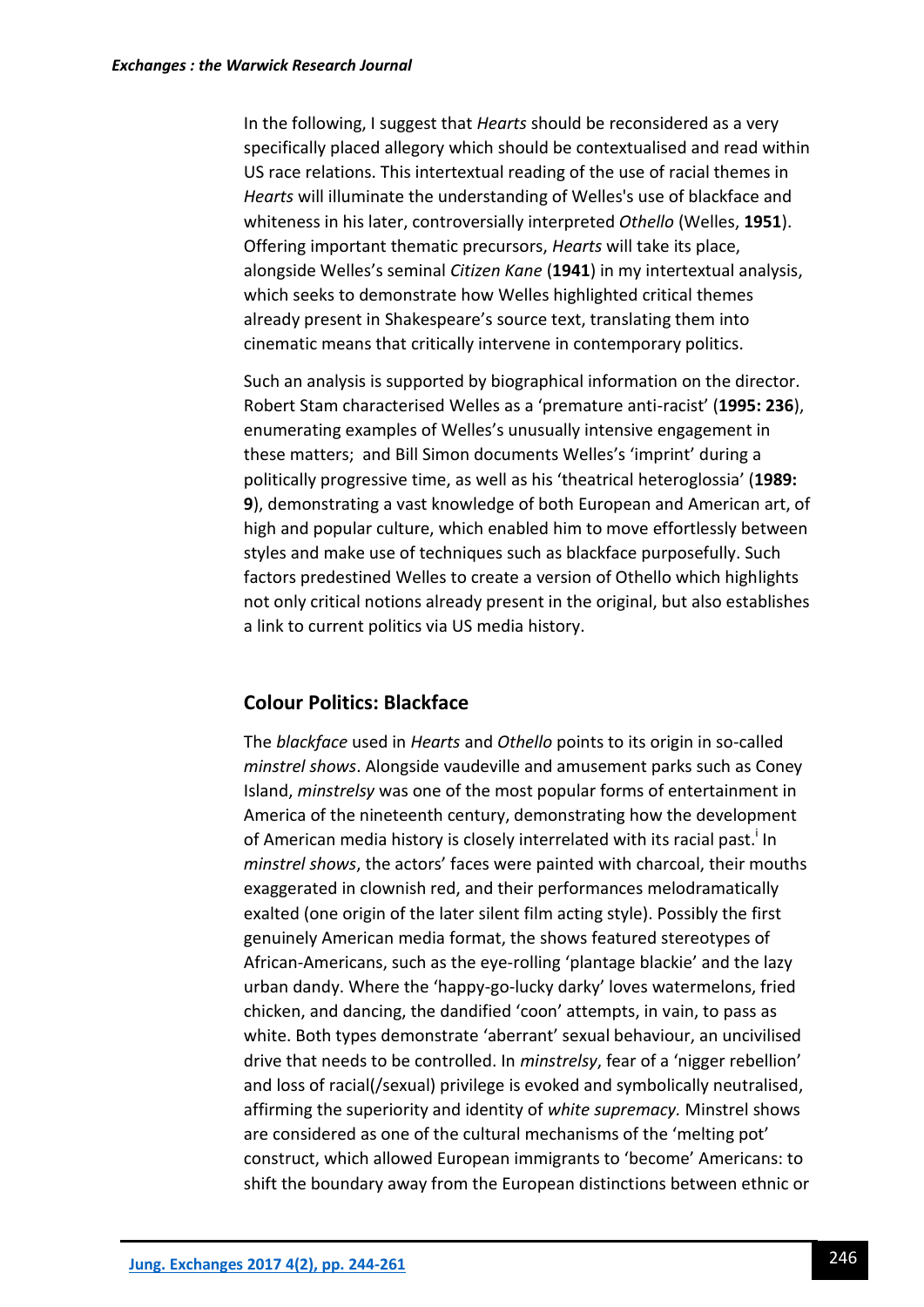religious groups such as Irish and English, and towards the construct of different human races, $\mathbb{I}$  a system wherein white people take the highest position.

From a biological perspective, this system is based on a false premise, namely the notion of separate human races:

Modern-day scientists tell us that whites and blacks have more genes in common than the ones that distinguish them – the variability between the average white and the average black, in genetic makeup and physical appearance, is less than the variability within each group. (**Delgado and Stefancic, 1997: 13**)

Only a small number of genes contribute to skin colour, which is, moreover, inherited independently of other characteristics typically used to differentiate between races, such as hair texture (**Delgado and Stefancic, 1997: 13**). Our obsession with and markers for race are psychological, not scientific.

The negative connotations of blackness are deeply rooted in the English language. Already in the early sixteenth century, variations of 'blackness' express a link between blackness and hell, evil, sin, and dirt; words such as 'blackmail', 'look black', or 'black magic' contrast with harmless 'white lies' or the innocence of a 'white vest'.<sup>iii</sup>

Shakespeare's play is soaked through with plays on these expressions. The terms *black*/*white,* and *fair*/*dark* are frequently set into contrast in a way that Newman characterises as rhetorical miscegenation' (**1994: 126**). Welles's film emphasises this contrast through cinematic means: from filming in black and white, the choice of costumes, fades to white, his much-commented play on shadows and patterns such as latticed fences, to *high noon* lighting, which often divides even faces in two.

Some critics have interpreted this emphasis on the black/white discourse in negative terms. Welsh claims that the film reduces the racial theme of the original to aesthetic and technical bravour, 'anatomizing of the politics of representation' and 'deracializing race, reducing the murderous conflict of black and white to a geometric-cinematographic grid' (**2002: 190**). Where Jorgens claims that 'Welles' use of light and shadow […] leads us away from clean-cut oppositions and toward ambiguity' (**1977: 68**), Welsh finds that 'the quick cutting and splicing of the film, like the way it is lighted, serves to keep black and white separate […] elements of distinction, separation, and refusal to blur' (**2002: 189**). When historicised and read in the context of Welles's oeuvre, however, it becomes clear that the emphasis on the black/white discourse not only translates but also critically intervenes in racist colour politics.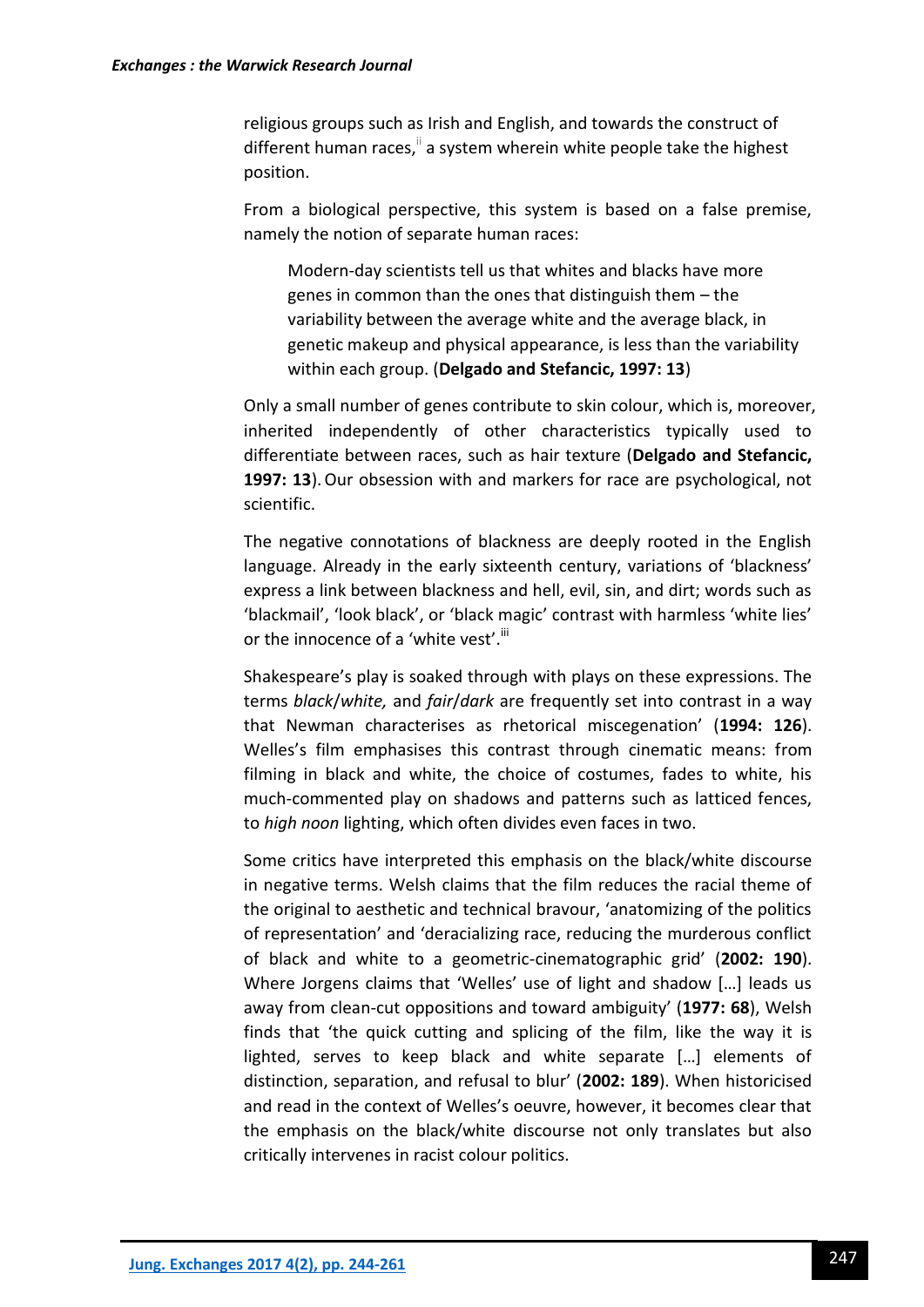Already Shakespeare's play highlights constructed expectations regarding race, which are partly redeemed, partly undermined and partly corrupted: 'instead of participating in the othering promoted within these texts and within his earlier play. [Shakespeare] invokes the stereotype of the Moor as a means of subverting it.' (**Bartels, 1990: 447**) Certainly, the strategy to call upon the stereotype 'as a means of subverting it' opens the text to divergent interpretations. In the play we are first presented with a defamatory description of Othello, which corresponds to the usual stereotypes about the threatening sexuality of black men. Only when Othello speaks himself, in a scene in which he is being honoured by the Venetian Senate, do audience members realise that he does not at all conform to the stereotype. Revealing information in this chronological order confronts viewers with their own racially determined expectations.

The film, by contrast, instead of building up expectations and tension in this way, immediately introduces the audience to Othello, giving his name and social rank. Where in Shakespeare's play, Iago – an anonymous speaker at this point – evokes a distorted image of 'the Moor' in the film, the known voice of the director introduces the figures of Othello and Desdemona in voice-over, summarising what unites and what separates them.<sup>iv</sup>

However, we only *see* Othello, alive and in blackface after having heard lago's diatribe, after having seen his scheming to have him accused of bewitching Desdemona. In different ways, both the play and the film tease our mental image, evoked by the preceding descriptions. Welles shapes his Othello into an enigma not dissimilar to the protagonist of *Citizen Kane*, where the central riddle of the film – Who is Charles Foster Kane?  $$ remains unsolved. Both *Citizen Kane* and *Othello* use our sensual perception to bring to the foreground our core beliefs and to point to a meta-story about the nature of truth itself.

As in *Kane,* the film uses a circular narrative style. Framing the main narrative, *Othello* begins and ends with Iago's cage dangling above the funeral procession, given to/for those he has brought down. During the film, Iago is sometimes seen walking below this cage, as if to remind the audience, in best tradition of tragedy, of what is to come. Seeing this caged Iago at the beginning makes clear that this film is not about suspense, a *whodunit,* but a particular *rendering* of the material, an exploration of how to arrive at the beginning.

## **Othello, the Moor of Venice**

While the film's perspective is not clearly attributed to any one character throughout, the eponymous title character is clearly a figure of sympathy,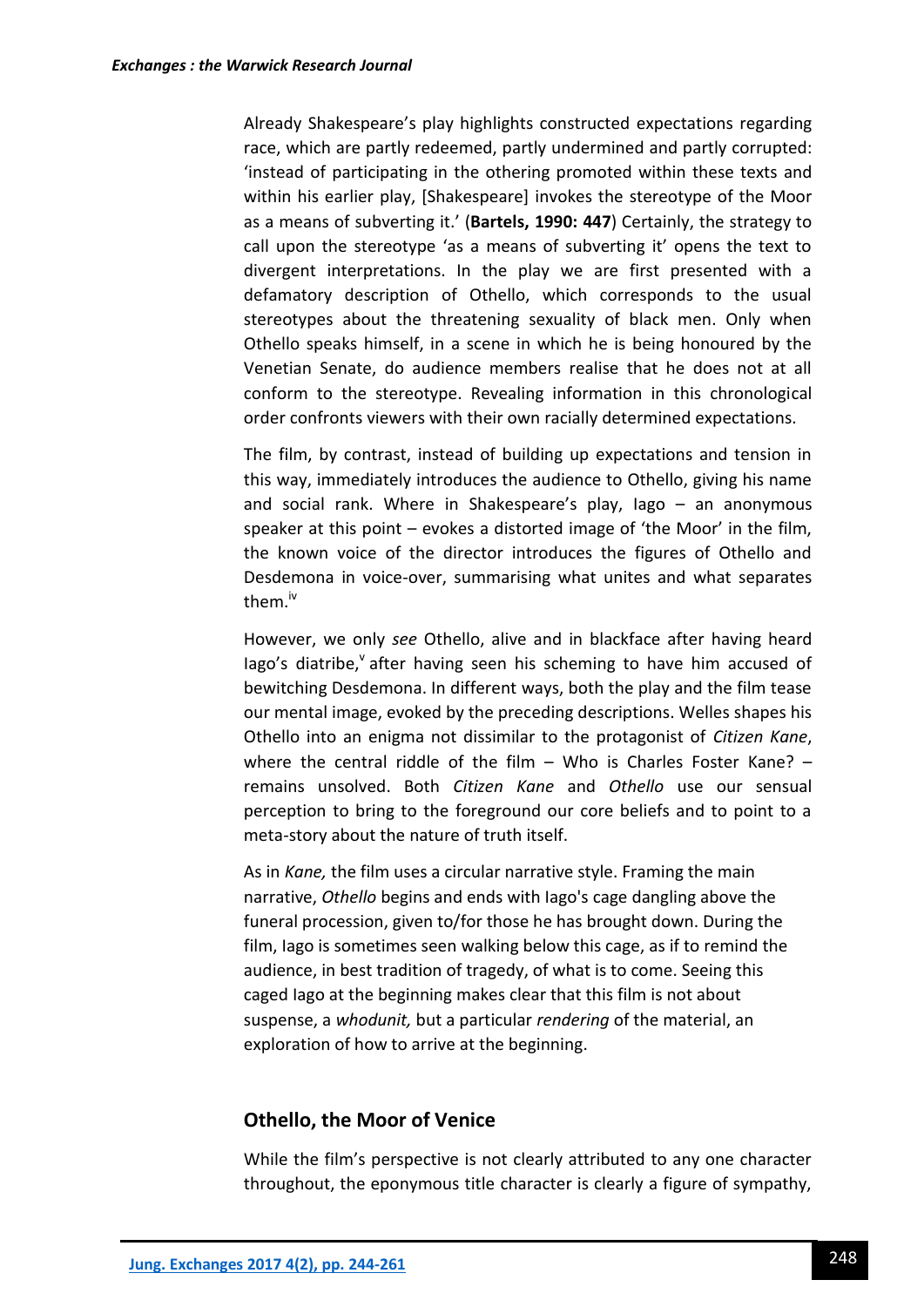even identification. Othello's lines remain almost intact while other figures' parts are slashed, pushing the film to just about 90 minutes' length. Modernist gestures such as expressive angles, $v$  and the subjective camera allow the viewer to form an emotional alliance with Othello's heightened affects. In the vertigo scene, for instance, Othello's confusion is rendered palpable to the audience through the disorienting movements of a camera in whiplash. The soundscape draws us more deeply into the intimacy of this horrible scene between Othello and Desdemona: as we watch Othello smothering Desdemona, 'There is a sighing on the soundtrack, a gong, a beeper, the thud of heartbeats, and then a chilling silence' (**Rothwell, 1999: 79**).

The alignment with Othello is encouraged, moreover, by the body and voice of director Orson Welles himself, who impersonates the title character. Welles's *star persona* had been well established at the time of shooting. The charismatic multi-talent had become popular with his radio and theatre plays during the New Deal of the 1930s and early 1940s. Vil Therefore, not only Welles's face and his corpulent body, but also his baritone voice and his impressive ability to modulate its register were easily recognisable and familiar.<sup>viii</sup> Othello begins with Welles reading a voiceover, setting the stage, and hinting towards the proximity of the narrative agency, or the film's 'voice', to its title character.

The fact that Welles portrays Othello in *minstrelsy* make-up emphasises rather than hides the mask. Welles's own skin – invisible but known – is a constant reminder of the surface, the performance, a disruption of any illusion, turning Frantz Fanon's concept of 'black skin/white mask' on its head. In Fanon, this dichotomy expresses the divided self-perception of black people who, having interiorised the notion of their native culture as inferior, try to imitate the culture of the coloniser (**Fanon, 1967**: *passim*). In Welles's use, the *blackface* expresses sympathy and solidarity, rather than cultural appropriation, an analysis supported by the contextualisation of the film in the director's oeuvre. Besides my points on *Hearts,* compare Eric Lott's reading of *Touch of Evil* (Welles, **1958**) as a counter-hegemonic representation of *whiteness*:

In Welles's counternarrative, the law comes in the form of Mexican Mike Vargas, whose nemesis is the bloated, criminal, white police detective Hank Quinlan (Welles). That Vargas is played by none other than a *brown-faced Charlton Heston* […] wittily communicates (to use Homi Bhabha's terms) his *notwhite and yet not-quite-Mexican* status with which Welles teases our perception of justice's racial tropes. Vargas's brownness curiously (and I think, purposely) oscillates in and out of focus as we forget and remember that this is after all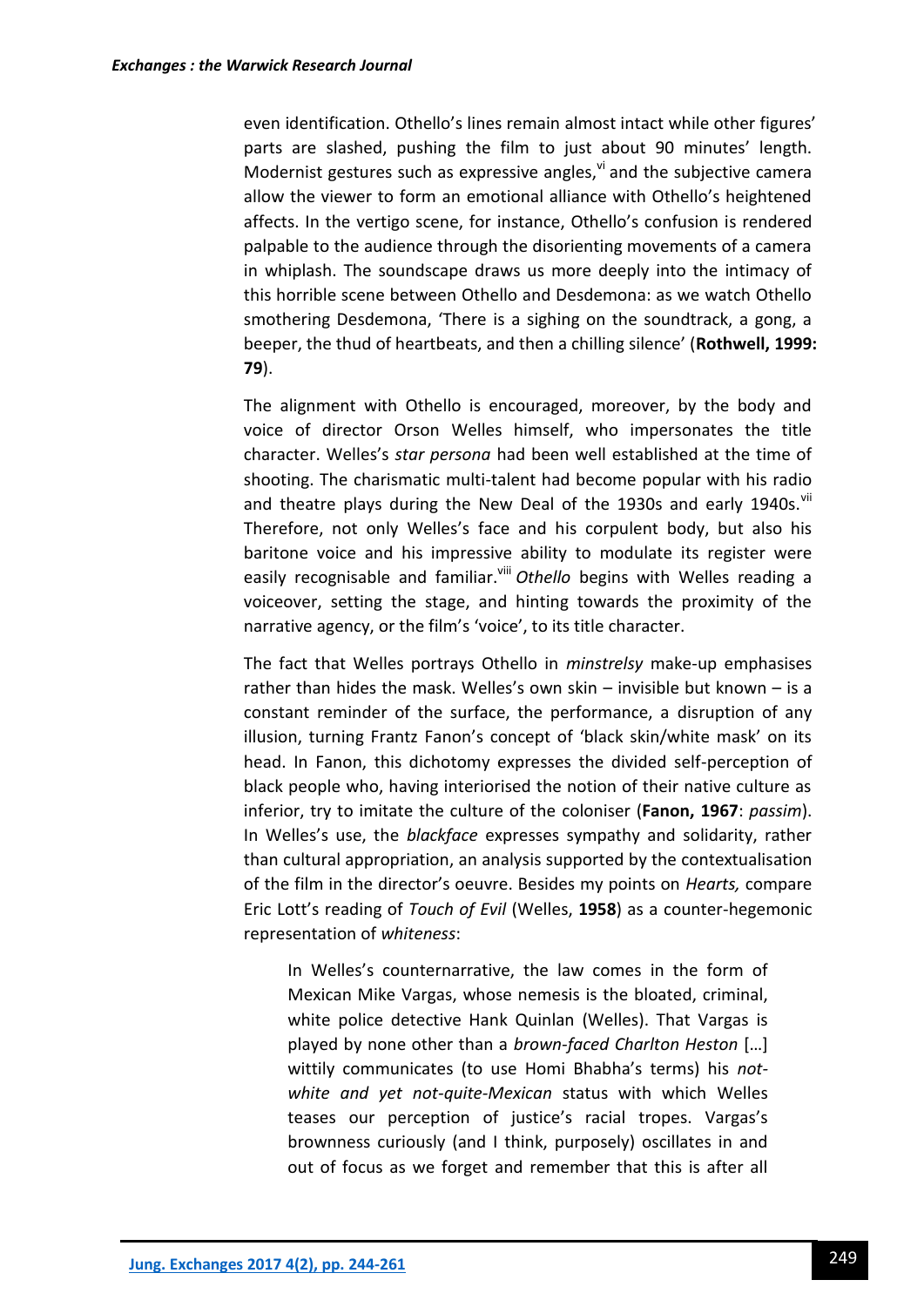Charlton Heston, undermining the simple demarcation of whiteness. (**1997: 99**)

In both cases, Welles uses brown- and blackfacing of well-known whiteskinned men 'to tease our perception of racial tropes'. As Othello's face becomes increasingly darker, the film visualises Iago's success at injecting a racist and misogynist discourse in Othello's self-image, signalling again our proximity to Othello's perspective. Iago convinces Othello not only that Desdemona is unfaithful but that she *must* in fact betray him – because he is black, Desdemona's love, as far as it existed, was undeserved and must be lost. Again, the film runs alongside Othello's emotional state, as the film's body, too, darkens: 'once Iago's plot begins to take hold, darkness spreads into almost every frame.' (**Rosenthal, 2000: 9**) The film visualises Othello's fractured identity further through distorted and twisted images, culminating in a broken mirror.

Only in Venice, during the happiest moments between Desdemona and Othello, are there shades of grey in the film  $-$  a reflection of a time when the racist pulls and perceptions were not yet separating the lovers. In contrast to the city topography of Venice, in Cyprus, sea and skies are wide and towering over tiny humans (**Jorgens, 1977: 24**), and the lovers are seen more and more at a physical distance. Desdemona's hair is another expression of the lovers' situation. Where her Venice hairstyle is set in a complicated coiffure, her hair is initially worn open on Cyprus, and caught in a fishnet at the end. Concurrent with the increasing spatial distance between the lovers, claustrophobia spreads through the film: shadows creep over threatening, massive walls, giant empty rooms seem to weigh down on their inhabitants, images of domes and cellars dominate, a confusing topography of inner rooms is threaded through with visual imagery of meandering nets, lattices, close-meshed networks, representing Iago's traps. These motifs – the trap, the net, and the cage – thread throughout the film. In one of last images, the camera ogles Othello from above, as 'Respectable citizens peer down on [Othello] through an open dome as if he were an ape in a cage' (**Rothwell, 1999: 78**). White emphasises the colonial aspect of this setting, to which the film points with frequent images of flags, canons, trumpets and ships:

all the characters are in fact placed in kind of enforced solitude as claustrophobic group in an alien land. Basically, they are living in a military garrison holding uneasy power over a people whose language they almost certainly do not speak. […] It is fundamentally a society of men where the soldiers dominate the prevailing attitudes. (**1986: 94**)

The narrative agency, not entirely congruent with any one character's point of view, envelops all figures with a vertiginous, tense atmosphere,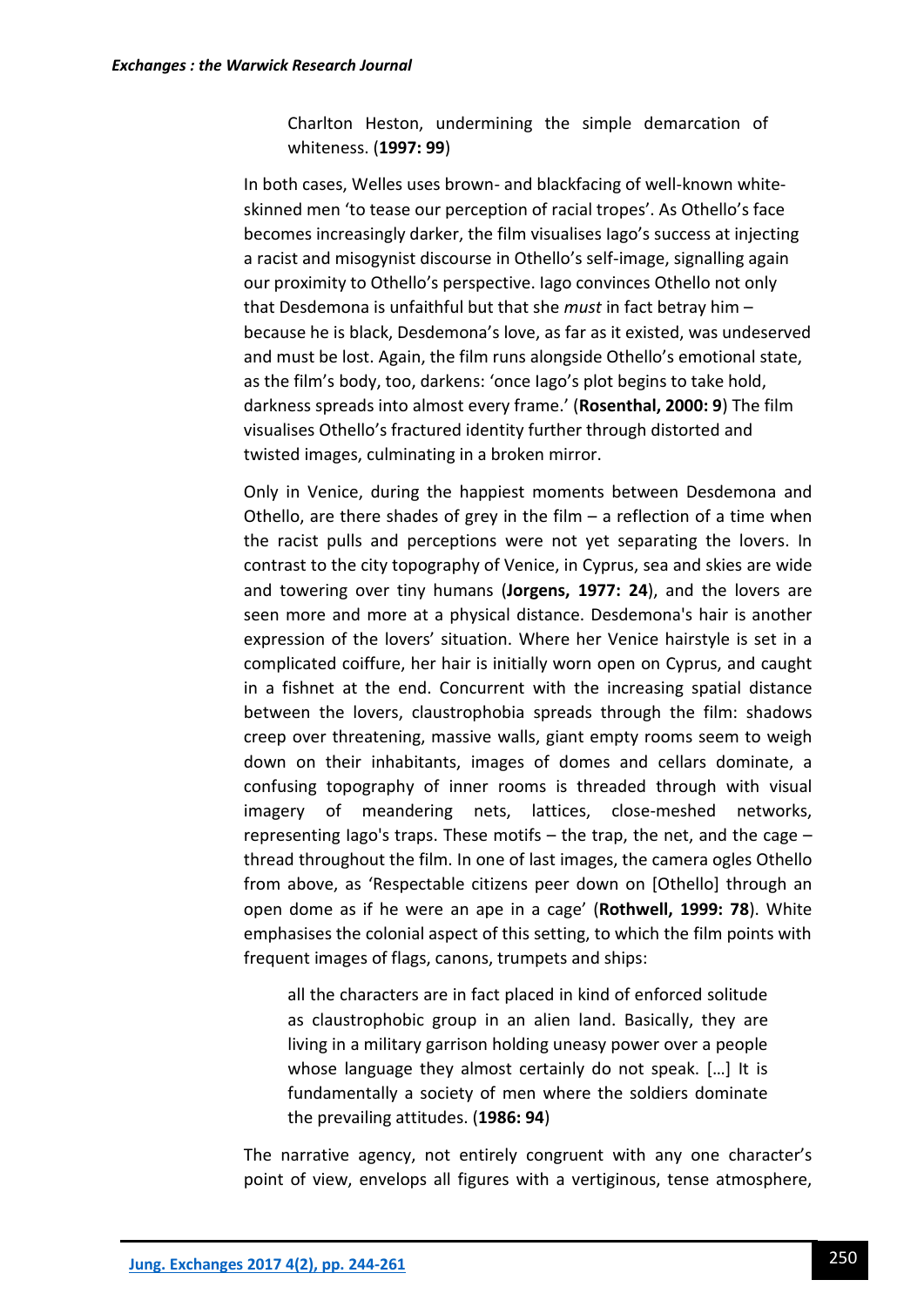where 'images of depths [...] enforce a sense of a fallen world; [Welles] contrasts such images by placing his characters in dangerously high places when they are particularly vulnerable' (**Buchmann, 1991: 140**). Othello's loss of a sane, whole self also expresses a central *topos* of the African-American experience where the notion of 'double consciousness' describes the brutally split identity of a subject that is forced, to guarantee survival, to look at him- or herself always also from the outside, through the eyes of its colonisers or oppressors. Similar concepts appear in postcolonial theory, for instance Frantz Fanon's 'split subject' or Homi Bhabha concept of strategic mimicry as a 'double vision.' (**1994: 88**)

With regards to the play, critics suggest that Othello's skin colour serves as a 'political colour rather than precise shade of non-whiteness', as 'marker of religious difference' (**Burton, 1998: 50**). Shakespeare's Othello is a Christian, in contrast to Giraldi Cinthio's *Hecatommithi* (**1565**), which seems to have served as inspiration. This fact is important, for during Elizabethan times religious boundaries were more important than racial hierarchies, which had only started to develop: 'For the man in the street the decisive line was not between whites and colored people but between Christians and pagans.' (**Sjögren, 2002: 58**; Sjögren also emphasises the religiously motivated hatred against the Jews) Othello attempts to escape his religious stigma through conversion to Christianity. The film signals institutionalised religion as complicit with a repressive society, for instance by showing Iago's devotional behaviour or by having church bells ring at pivotal moments.

## **Colour Politics: Whiteness**

Continuing the argument that the film must be read through the racial prism of US. history, the casting of the Irish actor Micheál MacLiammóir to portray Iago offers an interesting intertext. In the racial hierarchies of the nineteenth century, the 'Irish race' or the 'black Irish' were ranked along with or just barely above black people.

The discrimination against the Irish on the basis of 'race science' highlights how much the notion of race is a historically, culturally and socially fluctuating category. It is exactly that kind of invisible normativity which Whiteness Studies strive to make visible. To paraphrase comedian Chris Rock, what is commonly described as 'black progress' is in fact the progress of *white* people:<sup>ix</sup> to white people, whiteness appears as normal and unmarked in everyday speech and perception. Turning towards this blind spot, the field of Whiteness Studies interrogate what *whiteness* may signify, especially, but not only, for non-whites.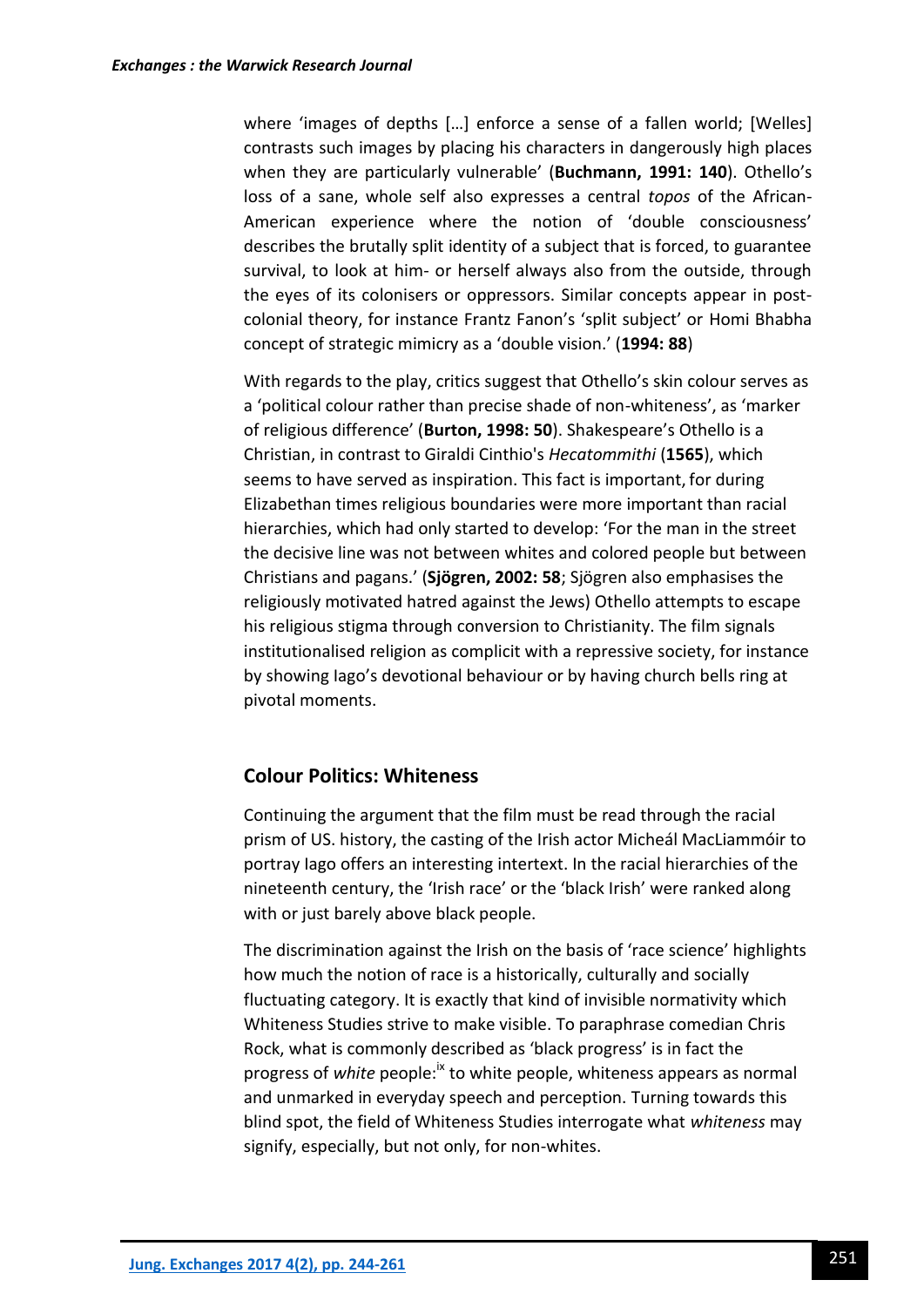Whiteness is centrally connected to death, or to those who bring death: zombies, vampires, or corpses. The complementary stereotype paints blacks as childlike, instinctive, and 'natural' – more in tune with their bodies and their bodies' facilities, from singing or physical activity to sex. Referring to this contrast, film scholar Richard Dyer hits the nail on the head, 'If blacks have more life, then whites have more death' (**1997: 59**). Another inaugurating scholar of the field, Nobel prize winning scholar and author Toni Morrison, writes about deathly whiteness in key texts of American literature, such as the quest for the white whale in Herman Melville's *Moby Dick.* Morrison argues that

images of impenetrable whiteness appear almost always in conjunction with representations of black or Africanist people who are dead, impotent, or under complete control […] these images of blinding whiteness seem to function as both antidote for and meditation on the shadow that is companion to this whiteness. (**1990: 33**)

What form does this whiteness take in *Othello*, then? In *Othello,* three important figures represent forms of *whiteness*: Othello, as a hybrid figure, a white person in *blackface*, who kills the unfortunate Desdemona, embodiment of blind innocence,<sup>x</sup> and the blinding, manipulative, doublefaced Iago who, in the words of Ta-Nehisi Coates, *pace* James Baldwin, needs to 'believe himself to be white': 'And [they] have brought humanity to the edge of oblivion: because they think they are white.' (**2015**: epigram) In the film, Iago's very first words are 'I have told thee often, and I retell thee again and again: I hate the Moor.' Cutting the preceding extended dialogue between Roderigo and Iago in Shakespeare's original highlights how Iago's identity is centrally tied to his racist hatred of Othello. Where the play alludes to a number of possible reasons for Iago's hatred – such as jealousy or vindictiveness for having been passed over a promotion – no motive at all is offered in the film. Iago's hostility seems without cause or end, or as an end in itself, a racism that offers emotional stability.

Our first image of Iago is his reflection in the water, as he says, paradigmatically, 'I am not what I am': he is and is not his surface image. In contrast to this controlled and strategic use of *appearances*, *Desdemona's* whiteness corresponds to that of an empty, untouched or virginal canvas and when Othello believes her to be 'soiled' by unfaithful sexual relations, she loses the protective sheen of this whiteness. Already in the play, Desdemona seems to present a foil for the phantasies of others: 'In a male world of "reputation," "honour," [and] competitiveness [… Desdemona's] *human* capacities for trust, sympathy and self-effacement are disregarded and demeaned, while false images of lust and promiscuousness are foisted upon her.' (**White, 1986: 89**)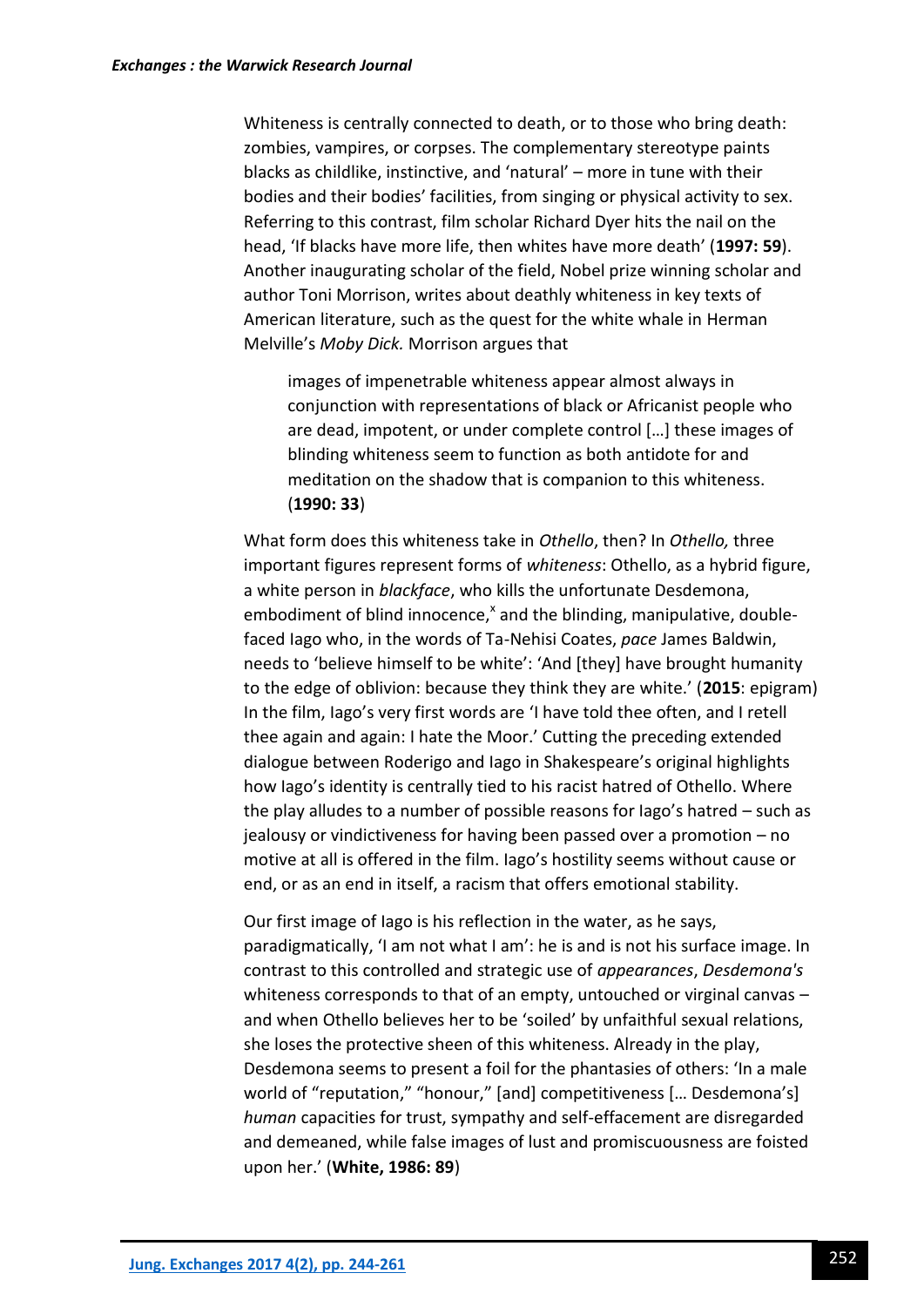In Welles's film, Desdemona seems defenceless against the inscriptions, phantasies and accusations of the men around her. Played by the alabaster-white Suzanne Cloitier, Welles's Desdemona appears emphatically childlike and naive. Gone are those parts of the play where Desdemona plays an active part in the relationship with Othello, or where she describes a pragmatic vision of a long, sexually fulfilled life that contrasts with Othello's romantic reveries. The scene in which Desdemona attempts to reassure Othello about his perceived rival Cassio provides a good example for how the film translates the perceptions foisted upon her. As Desdemona claims to use her influence on Cassio on behalf of Othello, the wind presses her white dress tightly onto her body, highlighting a sexual silhouette whose curvatures seem to belie her words.

### **Miscegenation**

Several scholars of the play highlight the historical contingency of misogynistic patriarchy and racial supremacy; 'woman' and 'coloured' inhabit the same othered, non-normative space. Feminine sexuality and blackness represent the feared other: 'femininity is not opposed to blackness and monstrosity, as white is to black, but identified with the monstrous, an identification that makes miscegenation doubly fearful.' (**Newman, 1994: 126**) The false accusations against Othello and Desdemona run parallel: 'The play is structured around a significant link between Othello's attempts to prove his wife a whore and Iago's efforts to prove the rational general an irrational Moor.' (**Bartels, 1990: 447**) However, while Othello participates in the stereotypical inscription of his wife, she treats him as she perceives him to be, not as her sociocultural milieu and paternal upbringing would tell her.<sup>xi</sup> Although Othello initially wishes to be 'free and bounteous' to his wife, he increasingly limits her voice. Desdemona 'is trapped in a world where the sinister advice of Iago [...] "be a man!" [...] draws our attention to the dominant creed, a world where the woman must satisfy the man in all activities or be denounced like [Iago's wife] as a shrew (**White, 1986: 84**). Initially Othello's ally, his assurance and proof of his integration, Desdemona is made into an 'Other,' a *hybrid* that cannot stand – as a woman, she is beneath him, as a white person, she carries higher standing. When Othello decides to kill her, he acts in the name of patriarchy – 'else she betray more men' – but he also believes to transcend his race by putting her into her place. With the barbarous act of murder, he proves his 'conversion' to the hierarchies of a misogynist *white supremacy,* killing both the possibility of mixed-race offspring and a sexually desiring female agency.

The question of race has always accompanied *Othello*, prompting Ben Okri to assert that 'even if *Othello* was originally not a play about race, its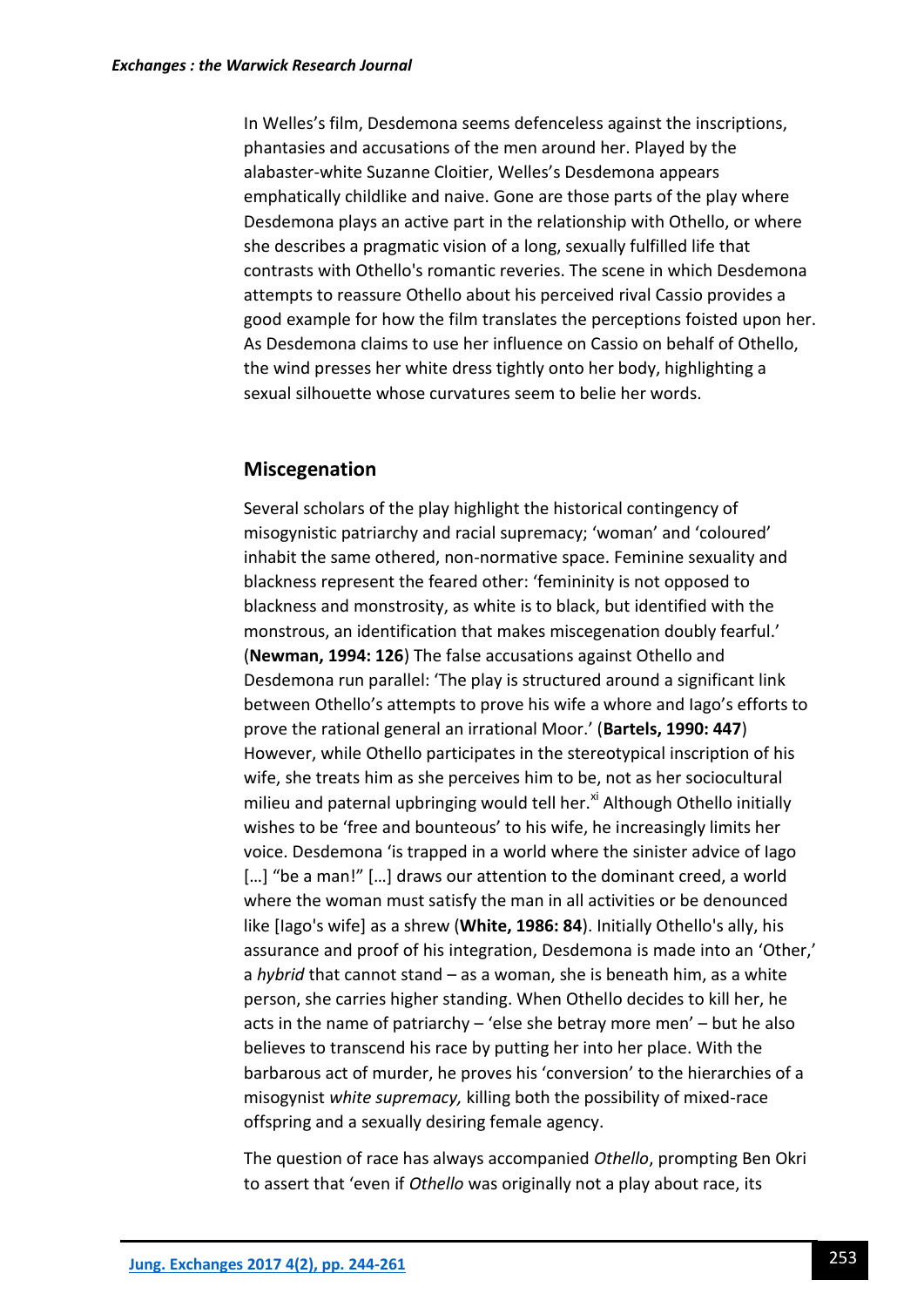history has made it one' (qtd in **Loomba, 1998: 150**). Initially considered vulgar, Shakespeare entered American mainstream via vaudeville and minstrelsy. Early critics rejected *Othello* on racial grounds, resenting a black hero. Sexual unity between a white, virginal, socially high-ranking woman with a black man, regardless of religion or social status, was considered an unsupportable violation of ideological taboo. Rymer finds a black general implausible (qtd in **Ogude, 1997: 152**); Coleridge denies Othello has potential to be a hero (qtd in **Bartels, 1990: 448**); even in 1958, Ridley proposed that Othello might have been black but certainly not a 'nigger type' (qtd in **Newman, 1994: 126**) and as late as 2002, Sjögren claimed that 'where racial awareness is particularly strong, as for example in the American South, it is hardly possible to perform Othello at all' (**2002: 59**).

In the popular imagination, *miscegenation* was presented as a danger presented by the 'black brute', a hypersexualised stereotype of African-American men, as lecherously preying on helpless, white women. Against this threat*,* white women's bodies needed to be protected, as did their possession by white men need preclusion. De facto, it was the rape of black slave women by white slave-owners which created a mixed-race population. The infamous 'one-drop rule' declared any person with 'one drop of "black blood"' as black but this 'rule' and its evocation of the pollution of blood has been applied only in one direction. The 'mixed' children of slave owners and female slaves were in turn enslaved, effectively increasing their father's wealth. While this offspring was at times described as a 'favour to the race', the union of white women and black men was painted as a threat to the purity of white communities.<sup>xii</sup> Twice in *Othello*, a little black or mixed-race boy stands, narratively unexplained, next to Desdemona, as if to remind the viewer of potential future offspring.

In the US, the threat of *miscegenation* hindered real political and social progress: 'Every form of political and economic equality for blacks was depicted as a threat to white racial purity, responded to with fears of interracial sexuality, and argued against on this basis.' (**Delgado and Stefancic, 1997: 141**) The 'horror of invasion of black/colored men into white man's territory' (**Loomba, 1994: 175**) is played out over and alongside the fear of independent female agency and sexuality. Therefore, the 'black rapist myth' effectively stilled a doubled threat, perpetuating 'black animalism while obliterating female agency, and thus simultaneously eras[ing] the two most problematic areas for patriarchal racism – the humanity of the alien race and the active sexuality of women' (**Loomba, 1994: 175**). The stereotype of the *black brute*, who lusts after virginal white girls can be delineated through the ages, from the seminal *Birth of a Nation* to the 1980s discourse on black youth as 'superpredators'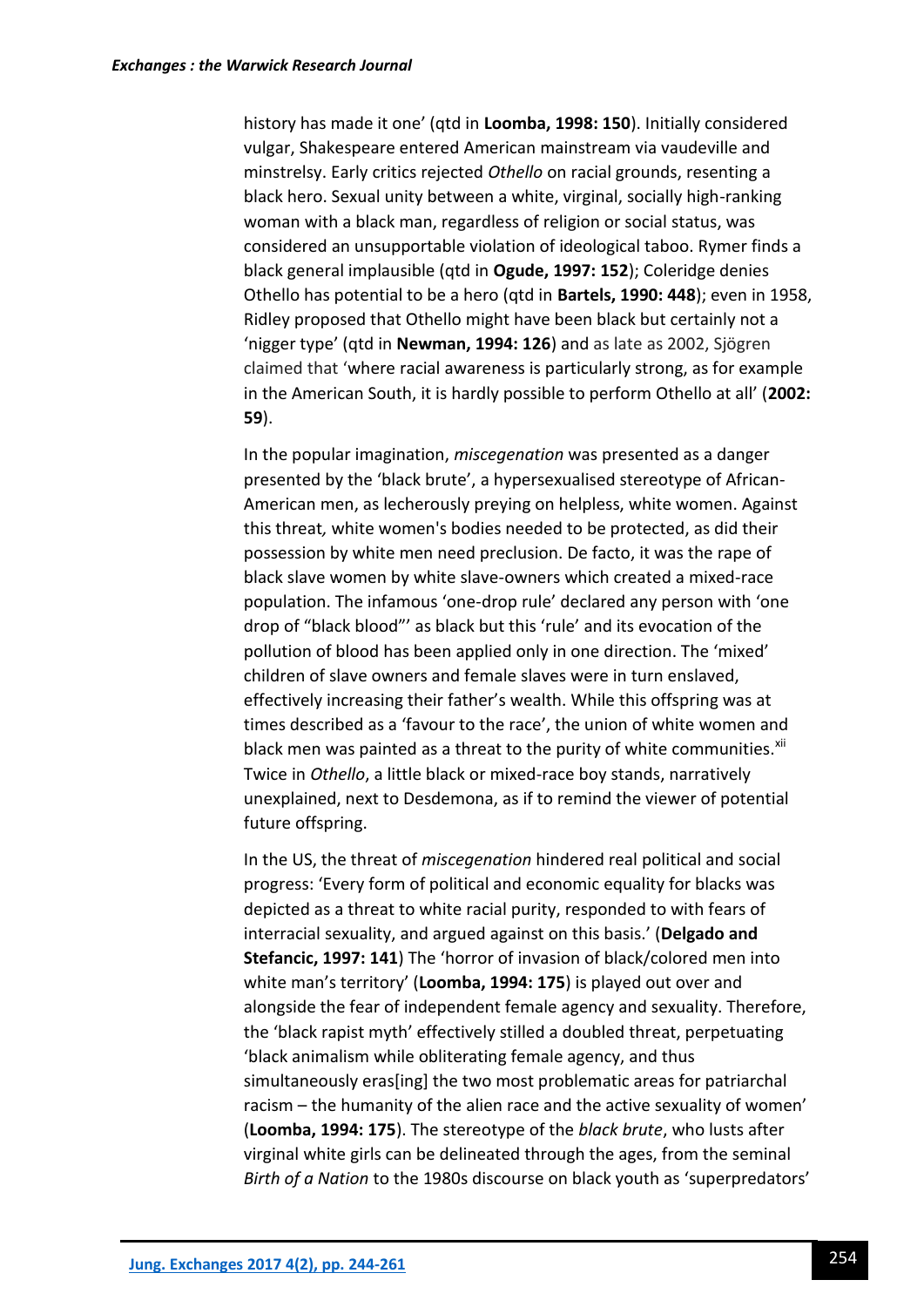(q.v. **Drum, 2016: passim**), and it has always been linked to the killing of black bodies, from institutionalised lynching, spectacle and mass entertainment in the US during the nineteenth century (**Hale, 1998: 153- 54**), to contemporary police violence and mass incarceration. Against this background one may understand that critics have accused Welles of playing into the stereotype of the black predator: 'Othello's frame [is a] virtual caricature of the faceless villain in black [… Desdemona's] white face recalls nothing so much as a corpse [… she] continues to beam forth marmoreal whiteness, abruptly crossed by Othello's face which rises like a hungry predator.' (**Welsh, 2002: 190**) But by taking up existing racial tropes and sexual images in order to expose our distorted perception, Welles follows Shakespeare's lead to evoke and disrupt racist images. For Iago's trap can only work 'because [Iago] voices the "common sense", the repetition of the always-already known, the cultural given' (**Stallybrass, 1986: 139**). Bartels suggests that Shakespeare invokes the stereotype of the Moor as a means of 'exposing its terms as strategic constructions of the self and not empirical depictions of the Other' (**1990: 447**).

Both texts work on our perceptions in order to expose precisely these assumptions as constructs. Surfaces are deceiving: the ostensibly honest Iago turns out to be evil, while Desdemona, who seemed to act suspiciously, turns out to be innocent. The film translates these deceptive appearances not only in objects, mirrors or distorted angles, but literally through 'doubled' faces. Reading *Othello* intertextually, in reference both to the source text, to Welles's oeuvre and to his actions as a 'premature anti-racist', demonstrates how the film offers not only a felicitous adaptation of daring potential present in Shakespeare's source text, xill but also a precocious critical intervention set in the context of contemporary racial politics via its references to US media history. In Welles's film, *blackface* demonstrates that Othello's factual skin colour becomes irrelevant, as soon as he is viewed, or perceives himself, as black, monstrous or abject. And yet the film shows that it is not blackness that is evil but the deathly schemings of a white figure accompanying the death of a black man – not unlike the white figure in *Hearts* which beckons to kill a black man by lynching.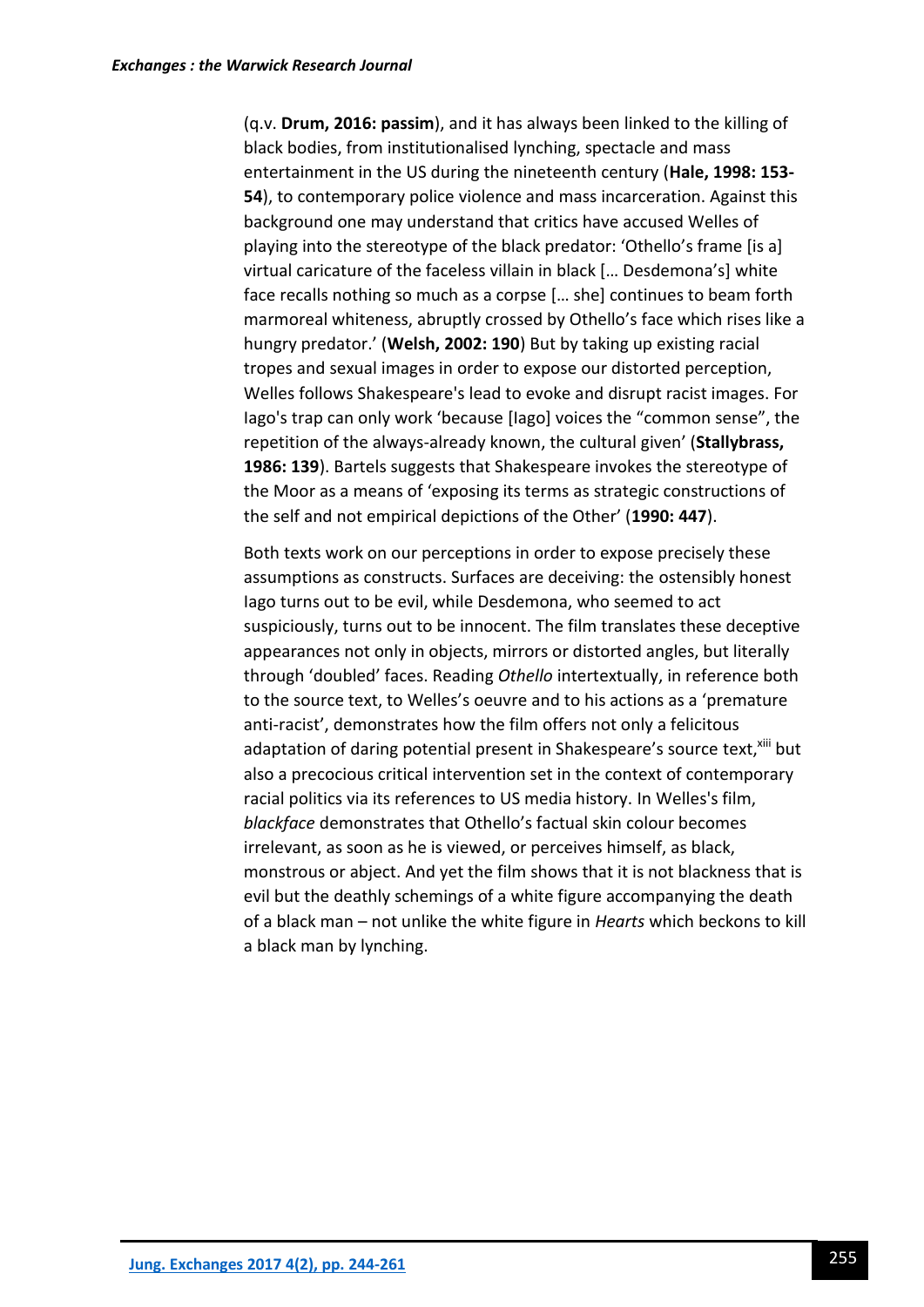xii Ferber illuminates this paradoxical worldview with some historical detail; for instance, distinctively from British law, these children were defined in line with their mother's origin.

 $x$ <sup>iii</sup> Hunter underlines the 'daring theatrical novelty – a black hero' at a time which loved imitation and disregarded originality (**1967: 139**).

i The first sound film, *The Jazz Singer* (Alan Crosland, **1927**)*,* features its Jewish protagonist in blackface, arguably a means to become American. Initially white actors dominated (*white minstrelsy*), after the American Civil War (1861-65), black actors increasingly entered the shows; both wore the hyperbolic makeup.

 $\mathbf{u}$  I will use the term 'race' in this text, in full awareness of the construct it describes.

 $\text{``}$  Ania Loomba finds 'black = evil, stained with dirt, in a pre-sixteenth-century dictionary' (**1994: 167**); cf. Butler-Evans (**1997: 145**) and Sjögren (**2002: 47**).

<sup>&</sup>lt;sup>iv</sup> 'There was once, in Venice, a Moor: Othello / who for his merits in the affairs of war was held in great esteem. It happened that he fell in love with a young and noble lady called Desdemona / who drawn by his virtue, became equally enamoured of him.'

 $\mathbf v$  In the first images of the film, we do see the corpse of Othello, not yet contextualised, looked at from above and within dark images, where the blackface is not perceptible.

vi Several critics mention Eisenstein as aesthetic precursor, cf. Garis (**2004: 150**) and Rothwell (**1999: 77**).

vii The most (in)famous instance is the 1938 *War of the Worlds* radio adaptation from H.G. Welles's science fiction story. The story was not announced as fiction when it aired and caused a mass panic.

vill The importance of Welles's voice is such that Garis finds it ties together all the roles he played in his entire career (**2004: 56**).

<sup>&</sup>lt;sup>ix</sup> 'When we talk about race relations in America or racial progress, it's all nonsense. There are no race relations. White people were crazy. Now they're not as crazy. To say that black people have made progress would be to say they deserve what happened to them before.' (**Aker, 2014: para. 4**)

 $x$  Desdemona is always already lost, as indicated by her name, which derives from the Greek *dusdaimon*: the unfortunate.

 $x^2$  When Desdemona rejects the idea that Othello could be jealous – 'Who, he? I think the sun where he was born / Drew all such humours from him' (**3.4.29-30**) – she responds to how trusting he has emphatically shown himself to her (and us) thus far. At the same time, this reply is clearly ironic to Shakespeare's contemporaries for a 'linkage between hot climates and hot passions [were] an Elizabethan cliché' (**McLendon, 1997: 128**), and scholars suggest that Othello's 'jealousy itself would have been decoded as a racial sign by an audience at the time of the initial performances' (**Butler-Evans: 1997: 149**).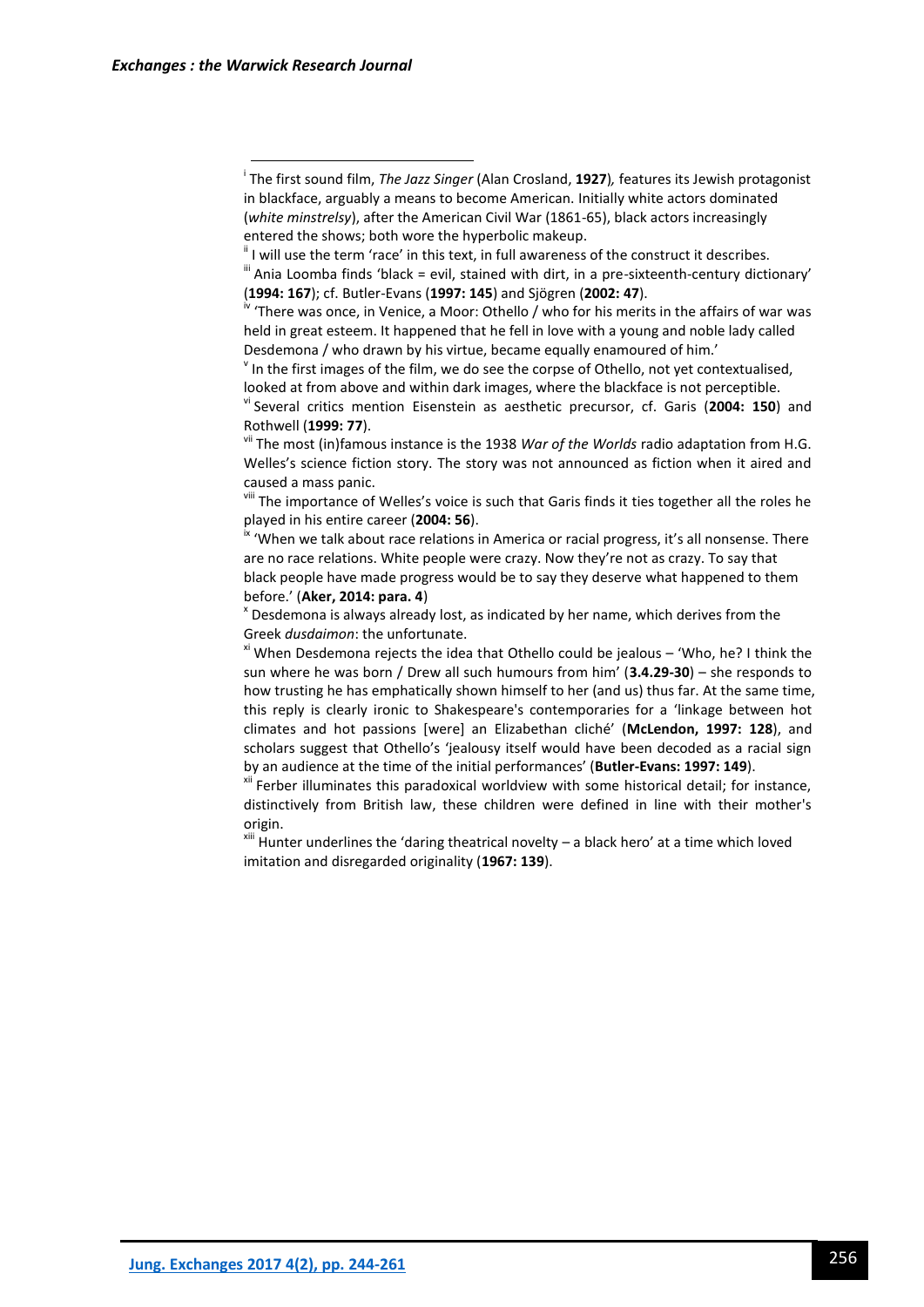### **References**

Aker, Angie (2 December 2014), *Chris Rock's Epic Truth Bomb About How It's White People That Have Progressed, Not Black People,*  [http://www.upworthy.com/chris-rocks-epic-truth-bomb-about-how-its](http://www.upworthy.com/chris-rocks-epic-truth-bomb-about-how-its-white-people-that-have-progressed-not-black-people)[white-people-that-have-progressed-not-black-people,](http://www.upworthy.com/chris-rocks-epic-truth-bomb-about-how-its-white-people-that-have-progressed-not-black-people) accessed 27 February 2017

Baldwin, James (1984), *On Being White*, [http://faculty.gordonstate.edu/](http://faculty.gordonstate.edu/%20lsanders-senu/On%20Being%20White%20and%20Other%20Lies.pdf)

[lsanders-senu/On%20Being%20White%20and%20Other%20Lies.pdf,](http://faculty.gordonstate.edu/%20lsanders-senu/On%20Being%20White%20and%20Other%20Lies.pdf) accessed 22 February 2017

Bartels, Emily C. (1990), 'Making More of the Moor: Aaron, Othello, and Renaissance Refashionings of Race', *Shakespeare Quarterly*, 41 (4), 436- 453

Barthelemy, Anthony (1994), 'Introduction', in Barthelemy, Anthony (ed.), *Critical Essays on Shakespeare's Othello*, New York: Hall, pp. 162-86

Bhabha, Homi K. (1994), *The Location of Culture*, London: Routledge

Boose, Lynda (1994), 'Othello's Handkerchief: "The Recognizance and Pledge of Love"', in Barthelemy, Anthony (ed.), *Critical Essays on Shakespeare's Othello*, New York: Hall, pp. 55-67

Buchman, Lorne M. (1991), 'Naming Time: Orson Welles's Othello', in Buchman, Lorne M. (ed.), *Still In Movement: Shakespeare on Screen,* New York: Oxford University Press, pp. 126-145

Bulik, Mark (8 September 2015), '1854: No Irish Need Apply', [https://](https://www.nytimes.com/2015/09/08/insider/1854-no-irish-need-apply.html?_r=0) [www.nytimes.com/2015/09/08/insider/1854-no-irish-need-apply.](https://www.nytimes.com/2015/09/08/insider/1854-no-irish-need-apply.html?_r=0) html? r=0, accessed 8 April 2017

Burton, Jonathan (1998), 'A most wily bird: Leo Africanus, Othello and the trafficking in difference', in Loomba, Ania and Orkin, Martin (ed.), *Post-Colonial Shakespeares,* New York: Routledge, pp. 43-63

Butler-Evans, Elliott (1997), '"Haply, for I Am Black": Othello and the Semiotics of Race and Otherness', in Mythili, Kaul (ed.), *Othello: New Essays by Black Writers,* Washington: Howard University Press, pp. 139-50

*Citizen Kane* (dir. by Orson Welles, 1941)

Coates, Ta-Nehisi (2015), *Between the World and Me*, New York: Spiegel & Grau.

Damani, Seba (17 March 2014), *The Black Irish: Historical Memory of an Afrikan Past?,* [http://www.sebadamani.com/blog/the-black-irish](http://www.sebadamani.com/blog/the-black-irish-historical-memory-of-an-afrikan-past)[historical-memory-of-an-afrikan-past,](http://www.sebadamani.com/blog/the-black-irish-historical-memory-of-an-afrikan-past) accessed 22 February 2017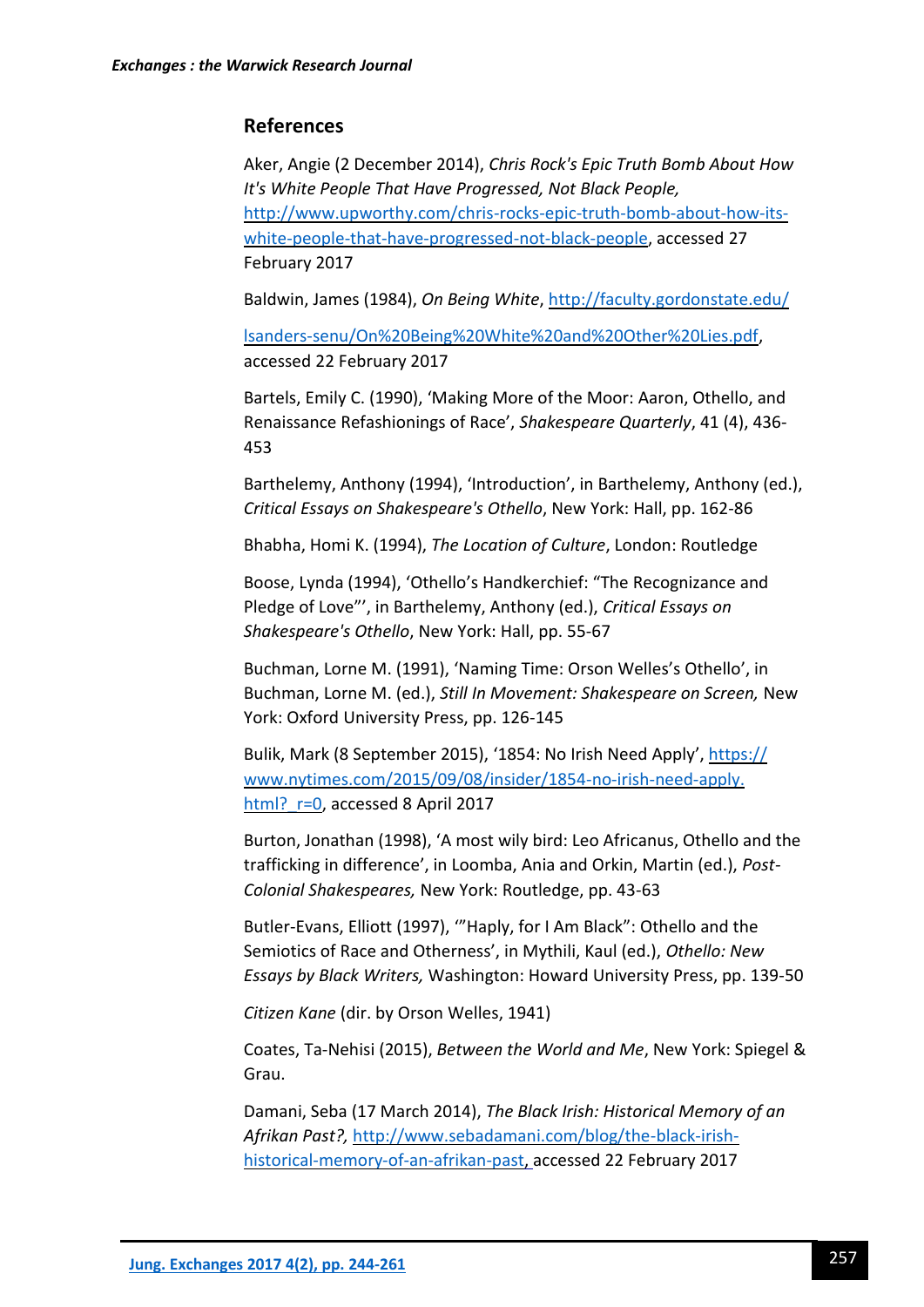Delgado, Richard and Stefancic, Jean (eds.) (1997), *Critical White Studies: Looking Beyond the Mirror*, Philadelphia: Temple University Press

Drum, Kevin (3 March 2016), *A Very Brief History of Super-Predators'*  [http://www.motherjones.com/kevin-drum/2016/03/very-brief-history](http://www.motherjones.com/kevin-drum/2016/03/very-brief-history-super-predators)[super-predators,](http://www.motherjones.com/kevin-drum/2016/03/very-brief-history-super-predators) accessed 27 February 2017

Dyer, Richard (1997), *White: Essays on Race and Culture*, London: Routledge

Fanon, Frantz (1967), *Black Skin/White mask,* New York: Grove Press (originally published by Editions de Seuil as *Peau Noire, Masques Blanc* in 1952)

Ferber, Abby L. (1998), *White Man Falling: Race, Gender, And White Supremacy*, Oxford: Oxford University Press

Fineman, Joel (1994), 'The Sound of O in Othello: The Real of the Tragedy of Desire', in Barthelemy, Anthony (ed.), *Critical Essays on Shakespeare's Othello*, New York: Hall, pp. 104-64

Frye, Brian (February 2006: 38), *The Hearts of Age*, *Senses of Cinema,*  [http://sensesofcinema.com/2006/cteq/hearts\\_of\\_age/,](http://sensesofcinema.com/2006/cteq/hearts_of_age/) accessed 22 February 2017

Garis, Robert (2004), *The Films of Orson Welles*, New York: Cambridge.

Hadfield, Andrew (2002), '"The gross clasps of a lascivious Moor." The Domestic and Exotic Contexts of Othello', in Hadfield, Andrew (ed.), *A Routledge Literary Sourcebook on William Shakespeare's Othello,* London: Routledge, pp. 92-94

Hale, Grace E. (1998), *Making Whiteness: The Culture of Segregation in the South, 1890-1940,* New York: Pantheon

Higham, Charles (1970), *The Films of Orson Welles*, Berkeley: University of California Press

Hunter, G. K. (1967), '*Othello* and Color Prejudice', *Proceedings of the British Academy*, 53, 139-63

Ignatiev, Noel (1005), *How the Irish became White,* New York: Routledge

Jardine, Lisa (2002), '"Why should he call her whore?" Defamation and Desdemona's Case', Hadfield, Andrew (ed.) *A Routledge Literary Sourcebook on William Shakespeare's Othello,* London: Routledge, pp. 84- 91

Jorgens, Jack J. (1976), 'Welles' *Othello*: A Baroque Translation', in Gottesman, Ronald (ed.) *Focus on Orson Welles*, Englewood Cliffs: Prentice-Hall, pp. 67-156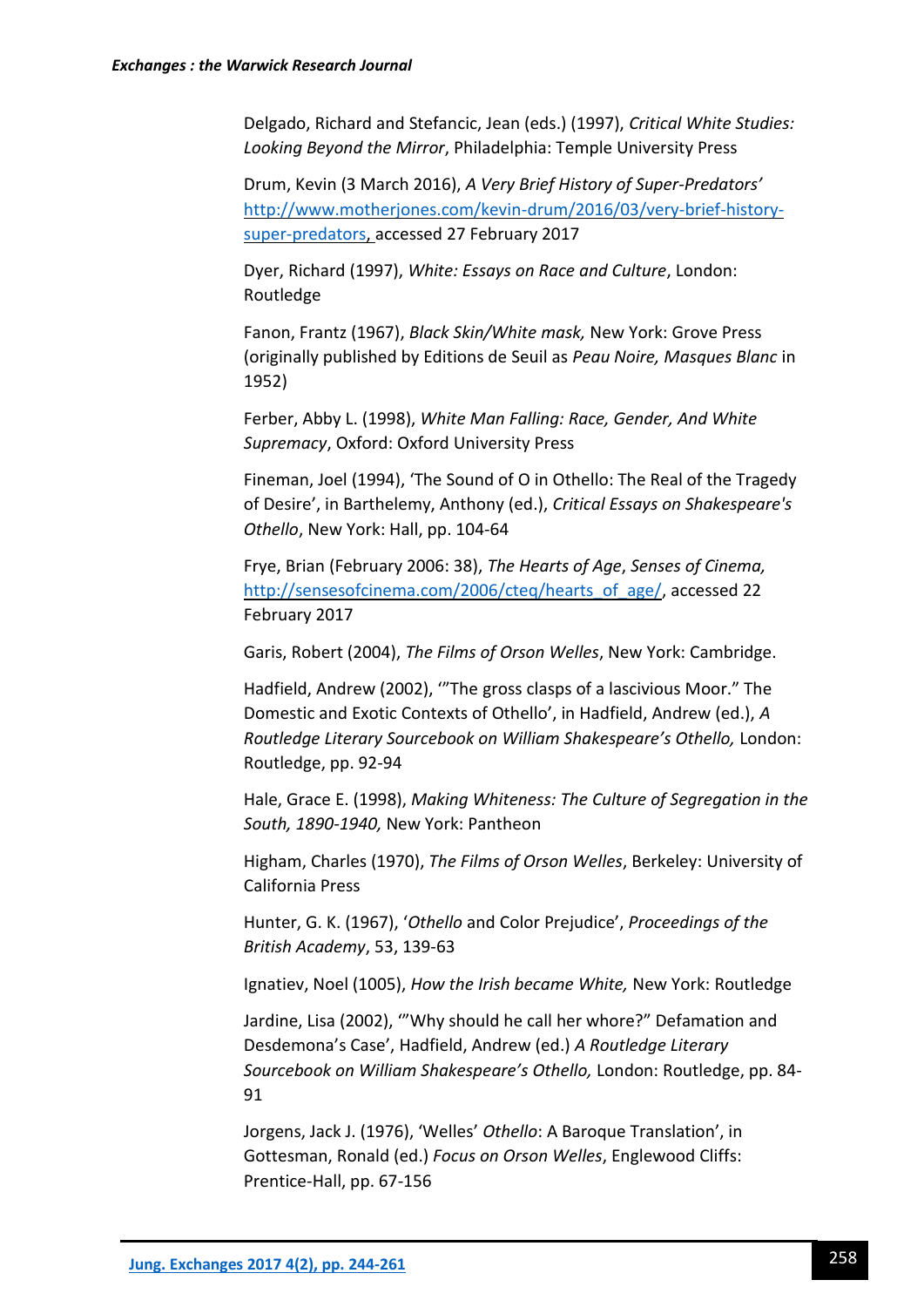Jorgens, Jack J. (1977), *Shakespeare On Film,* Bloomington: Indiana University Press

Loomba, Ania (1998), 'Issues of race, hybridity and location in post-colonial Shakespeares', in Loomba, Ania and Orkin, Martin (eds.), *Post-Colonial Shakespeares*, New York: Routledge, pp. 143-64

Loomba, Ania (1994), 'Sexuality and Racial Difference', in Barthelemy, Anthony (ed.), *Critical Essays on Shakespeare's Othello*, New York: Hall, pp. 162-86

López, Ian F. H. (1996), *White by Law: The Legal Construction of Race*, New York und London: New York University Press

Lott, Eric (1993), *Love and theft: Blackface minstrelsy and the American working class*, New York: Oxford University Press

Lott, Eric (1997), 'The Whiteness of Film Noir' in Hill, Mike (ed.), *Whiteness: A Critical Reader*, New York und London: New York University Press, pp. 81- 101

McBride, Joseph (1976), 'Welles Before Kane', Gottesman, Ronald (ed.), *Focus on Orson Welles*, Englewood Cliffs: Prentice-Hall

McLendon, Jacquelyn Y. (1997), '"A Round Unvarnished Tale": (Mis)Reading Othello or African American Strategies of Dissent', in Mythili, Kaul (ed.), *Othello: New Essays by Black Writers,* Washington: Howard University Press, pp. 121-37

McPherson, David (2002), 'Othello and the Myth of Venice*',* in Hadfield, Andrew (ed.) *A Routledge Literary Sourcebook on William Shakespeare's Othello,* London: Routledge, pp. 78-83

Metz, Walter (2004), *Engaging Film Criticism: Film History and Contemporary American Cinema*, New York: Peter Lang

Morrison, Toni (1990), *Playing in the Dark: Whiteness and the Literary Imagination*, New York: Vintage Books

Newman, Carol Thomas (1994), 'Femininity and the Monstrous in Othello', in Barthelemy, Anthony (ed.), *Critical Essays on Shakespeare's Othello*, New York: Hall, pp. 124-61

Neely, Carol Thomas (1994), 'Women and Men in Othello', in Barthelemy, Anthony (ed.), *Critical Essays on Shakespeare's Othello*, New York: Hall, pp. 68-90

Neill, Michael, 'Unproper Beds: Race, Adultery, and the Hideous in Othello', in Barthelemy, Anthony (ed.), *Critical Essays on Shakespeare's Othello*, New York: Hall, pp. 187-215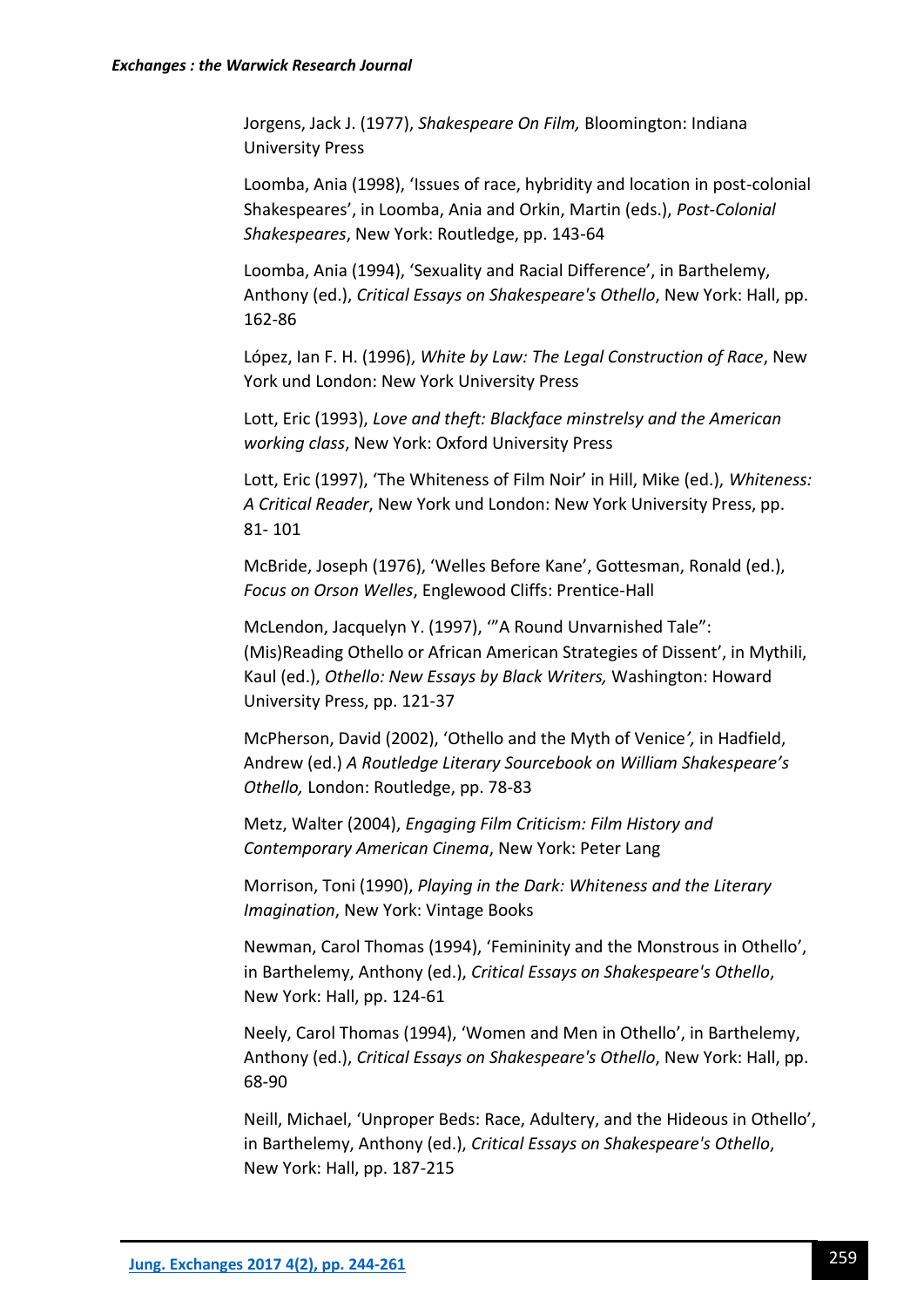Ogude, S.E. (1997), 'Literature and Racism: The Example of Othello', in Mythili, Kaul (ed.), *Othello: New Essays by Black Writers,* Washington: Howard University Press, pp. 151-66

*Othello* (dir. by Orson Welles, 1951)

Posner, Bruce C. (ed.) (2001), *Unseen Cinema: Early American Avant-garde Film 1893-1941*, New York: Anthology Film Archives

*Racism against Irish refugees - we should know our own history* (14 September 2015), [http://www.wsm.ie/c/racism-against-irish-refugees](http://www.wsm.ie/c/racism-against-irish-refugees-famine)[famine,](http://www.wsm.ie/c/racism-against-irish-refugees-famine) accessed 22 February 2017

Rosenthal, Daniel (2000), *Shakespeare on Screen*, London and Glasgow: Hamlyn.

Rothwell, Kenneth S. (1999), *A History of Shakespeare on Screen: A Century of Film and Television*, Cambridge: Cambridge University Press

Schabert, Ina (1992), *Shakespeare-Handbuch*, Stuttgart: Kröner (3rd ed.)

Shakespeare, William (1965), 'Othello, The Moor of Venice', in Alexander, Peter (ed.), *William Shakespeare: The Complete Works*, London and Glasgow: Collins, pp. 1114-54

*Sign of the times of racism in England that was all too familiar* (22 October 2015)[, https://www.theguardian.com/world/2015/oct/22/sign-of-the](https://www.theguardian.com/world/2015/oct/22/sign-of-the-times-of-racism-in-england-that-was-all-too-familiar)[times-of-racism-in-england-that-was-all-too-familiar,](https://www.theguardian.com/world/2015/oct/22/sign-of-the-times-of-racism-in-england-that-was-all-too-familiar) accessed 22 February 2017

Simon, William G. (1989), 'Orson Welles: an Introduction', in Simon, William G. (ed.) *Persistence of Vision*, no.7 pp. 5-11

Sjögren, Gunnar (2002), 'Was Othello Black?', *Shakespeare and Scandinavia: A collection of Nordic studies,* in Sorelius, Gunnar (ed.), Newark: University of Delaware Press, pp. 44-64

Stallybrass, Peter (1986), 'Patriarchal Territories: The Body Enclosed', in Ferguson, Margaret W., Quilligan, Maureen, and Vickers, Nancy (eds.), *Rewriting the Renaissance*'*,* Chicago: Chicago University Press

Stam, Robert (1995), 'Orson Welles, Brazil, and the Power of Blacknes', in Beja, Morris (ed.), *Perspectives on Orson Welles*, New York: Hall, pp. 219- 44

*The Hearts of Age* (dir. by Orson Welles, 1934)

*Touch of Evil* (dir. by Orson Welles, 1958)

Welsh, James M., Vela, Richard and Tibbott, John C. (2002), *Shakespeare into Film*, New York: Checkmark Books